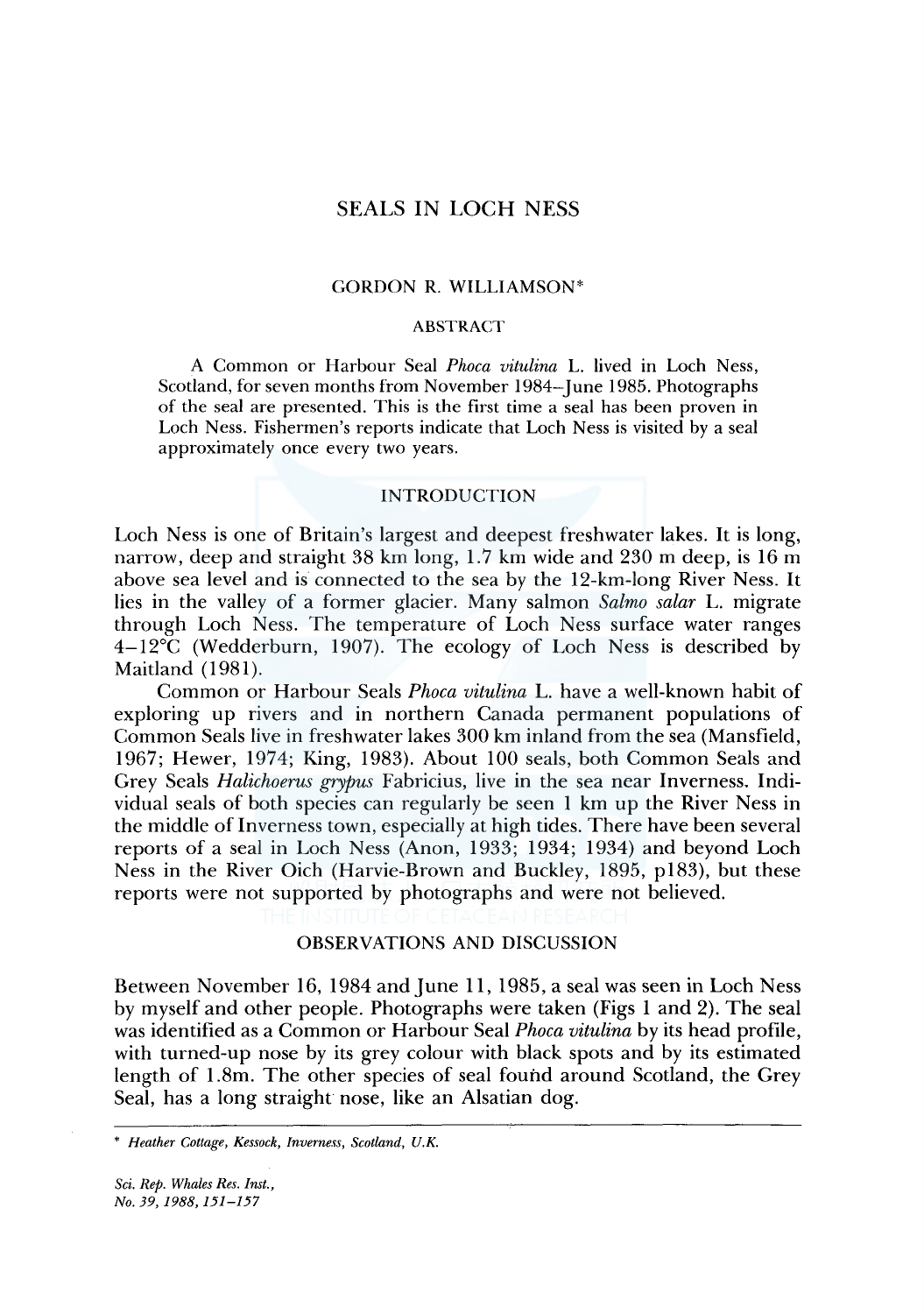

Fig. I. Seal in Loch Ness with Urquhart Castle. February 27, 1985.



Fig. 2. Common Seal in Loch Ness. February 27, 1985. Above: seal in natural swimming position. Centre and below: seal with head raised in response to a low whistle sound made by me.

The seal spent most of its seven months living on the south side of Loch Ness opposite Urquhart Castle (Fig. 3). However, the seal was seen in many parts of Loch Ness, including Fort Augustus 48 km from the sea. The seal was seen in the river exit of Loch Ness at Lochend on four separate occasions (Dec. I, Dec. 21, Jan. 13, Feb. 8) yet it did not descend the river to the sea.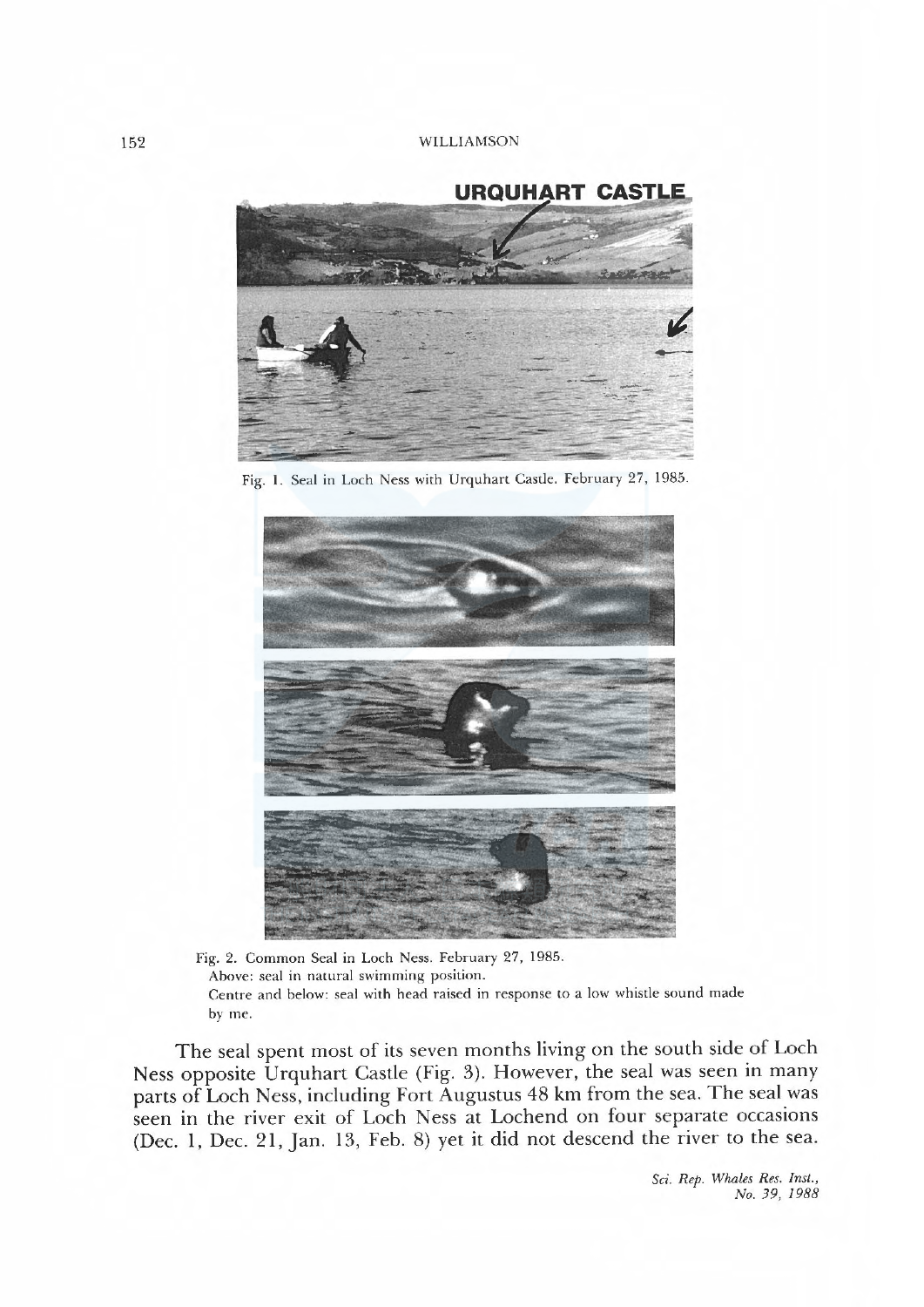

Fig. 3. Loch Ness showing places where the seal was seen.

This suggests that the seal "knew" where it was, was not "lost", and that it deliberately remained in Loch Ness. The seal appeared to be in vigorous good health throughout its stay in Loch Ness. The seal was shot on June 11, 1985.

About 30 people reported about 60 separate sightings of the seal to me. Of these 30 observers, twenty-eight were local. people who had close contact with the surface of Loch Ness – either fishermen in salmon-trolling boats or people who lived beside Loch Ness. Of the hundreds of thousands of people, locals and visitors, who drove along the roads beside Loch Ness during the 7-month period, only two (that I know of) – a pair of Australian tourists at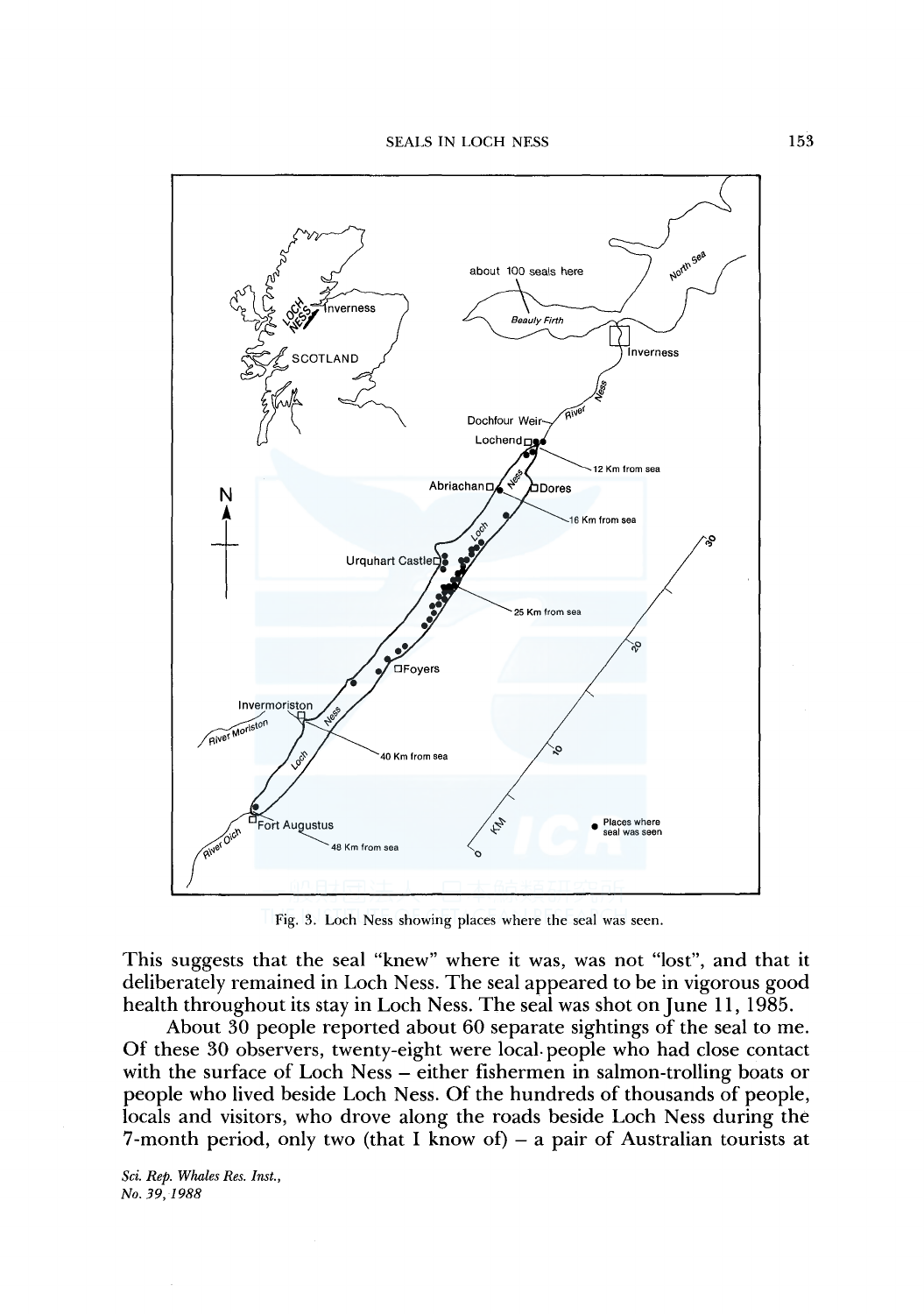154 WILLIAMSON



Fig. 4. Seal making successive jumps, as seen by fisherman Mr Gerry Breau.



Fig. 5. A Common Seal jumping in sea near Orkney Islands. Photograph by Paul Thompson.

Urquhart Castle - noticed the seal. Common Seals spend only about 20% of the time at the surface, and make dives of 3-8 minutes duration (P. Thompson, pers. commn). Conclusion: in Loch Ness it is very hard to notice such a smal animal as a seal unless you spend many hours close to the water. While at the surface, the seal breathed in and out about 24 times per minute (measured by observing the rise and fall of its back when the seal was floating horizontally).

The seal often followed the boats of salmon fishermen who troll along the sides of the Loch, often folowing a boat for half an hour, to the annoyance of the fishermen. One day fisherman Mr Gerry Breau accelerated his boat to try to get away from the seal, and the seal chased after the boat at top speed, leaping out of and into the water ten successive jumps like a porpoise (Fig. 4). However, this behaviour was only seen on one occasion.

Fishermen and river bailiffs informed me of the folowing sightings of seals in Loch Ness during recent years:

1972-80: About 4 seals seen in various parts of the Loch, including 2 together at mouth of River Moriston.

1981 April-August: I seal seen at mouth of River Moriston.

1984 November-] une 1985: I seal seen in many parts of Loch (this report).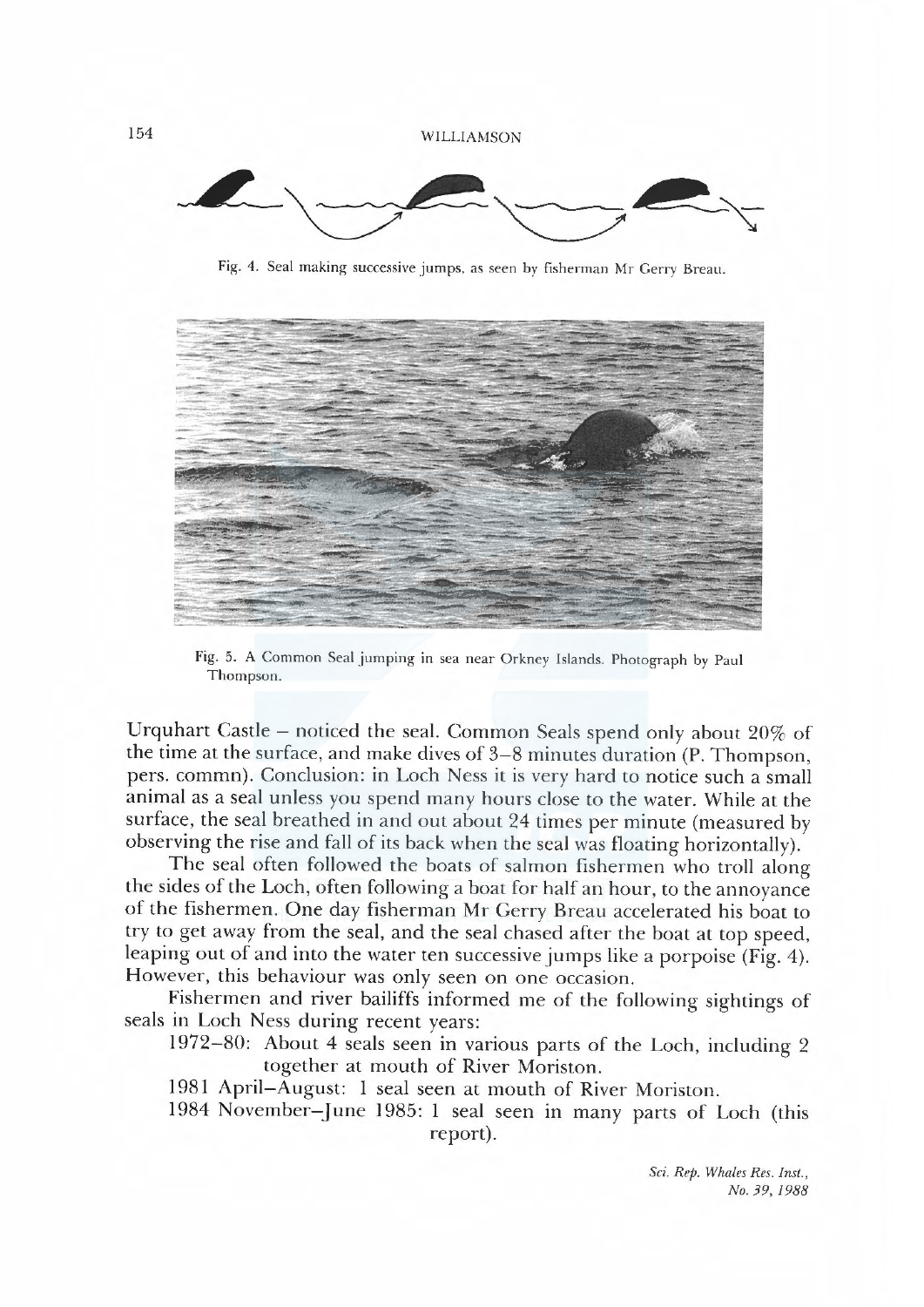#### SEALS IN LOCH NESS 155



Fig. 6. Distribution of seals in Scottish lochs, probably Phoca vitulina.

# 1985 October: An adult and a 4-month-old young Common Seal seen together at Dochfour Weir and near Foyers (identified from photographs taken by Mr John Bailey).

This totals about 8 seals in 15 years (1972–86): an average of one seal entering Loch Ness every two years. Two seals together were seen on two occasions. The number of seals reported by individual fishermen varied greatly: one man had seen six seals during the period, some men have never seen a seal yet.

Seals in Loch Ness lived in good health and the place at which seals were most commonly seen was the mouth of the River Moriston (Fig. 3), although the present seal was not seen there. Seals lived in Loch Ness for up to seven months. What finaly happens to seals that enter Loch Ness? Local men told me that several seals have been shot by salmon fishermen. One rainy January day some years ago when the River Ness was in spate, a big seal was seen swimming down the River Ness at Dochgarroch near Dochfour. It seems that most seals that enter Loch Ness get shot, but a few return to the sea.

A seal making successive jumps, especially if seen silhouetted against the setting sun, etc. could well look like a many-humped serpent or monster (Figs 4-5). Perhaps a proportion of sightings of the "Loch Ness Monster" and other "sea-serpents" may be sightings of jumping seals. A successive-jumping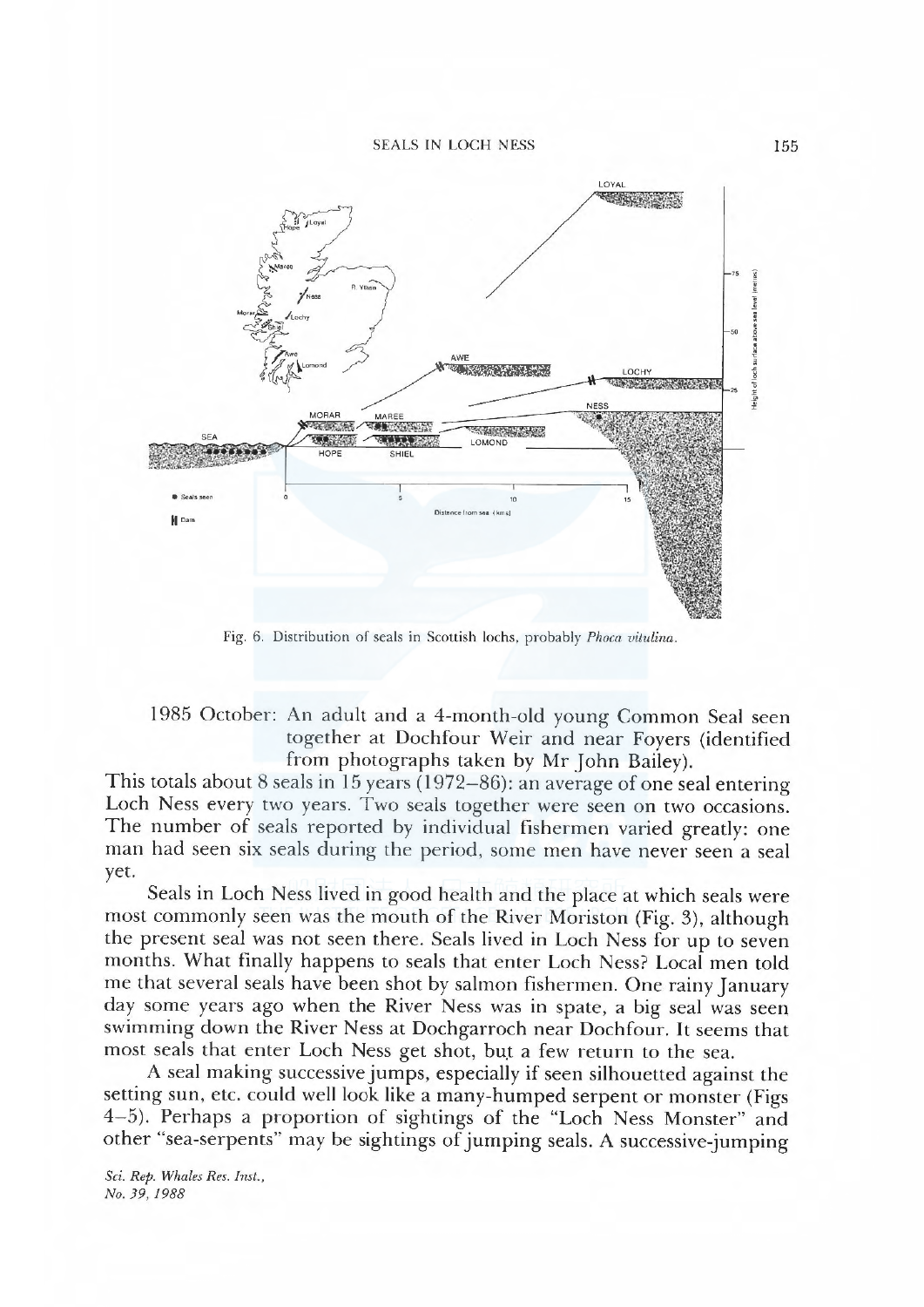# 156 WILLIAMSON

seal looks more like a "sea-serpent" than a dolphin: a seal jumps equal-length jumps in fast close-spaced rhythm; whereas a dolphin jumps regularly and the jumps are spaced further apart.

The distribution of seals in the larger Scottish lochs is shown in Fig. 6 and was discovered by interviewing fishermen and river bailiffs etc. In nearto-the-coast Loch Shiel, Hope and Maree, seals are seen as follows:

L. Shiel : one or two seals seen most years, may stay several months, once five seals seen together.

L. Hope : one seal six weeks in loch June-July 1983, one definite Grey Seal one month in loch August 1984.

L. Maree: one seal seen 1981, five seals seen Sept-Oct 1983.

In lochs which have hydroelectric dams blocking their outlet river, such as Lochs Morar, Lochy and Awe, seals are not seen. In former times in Loch Awe, however, when the outlet river flowed freely to the sea, seals were seen: "The seal comes up from the ocean, through a very rapid river, into Loch Awe in quest for salmon, and retires to the sea at the approach of winter". (Anon, 1793, p260). "For ten years, up to 1883, we saw one or more seals in Loch Awe almost every year, most frequently in the Autumn, but also in April in some years". (Harvie-Brown, 1891). In Loch Lomond, which is near the sea and whose river is unobstructed, seals have not been reported (P.S. Maitland pers. commn): perhaps the industrial pollution in the Firth of Clyde during the past century is the cause.

The former occurrance of seals in Loch Awe is interesting for it proves that seals can ascend rivers at least four times steeper than the R. Ness (slope of R. Awe 5. lm/km, R. Ness l.3m/km). (Fig. 6).

In rivers on the east coast, the furthest upstream places and distances above tidewater at which individual seals have been seen are:

R. Spey : Aberlour 27 km

R. Deveron : Bridge of Marnoch 30 km

- R. Ythan : Fyvie 37 km (A young Common Seal was photographed Nov. 30, 1984).
- R. Don Grandholme Works 2 km (Industrial pollution and weirs in river).
- R. Dee Park Inn Pool, Drumoak 19 km
- R. Tay Caputh 24 km.

## **CONCLUSION**

The data presented prove that a Common or Harbour Seal lived in Loch Ness during seven months of 1984-85, indicate that Loch Ness is entered by a seal about once every two years, and prove that a seal can live for many months in Loch Ness. The route of entry of a seal must be from the sea up the River Ness. These data suggest that past reports of seals in Loch Ness were true and that seals have probably been visiting Loch Ness for thousands of years.